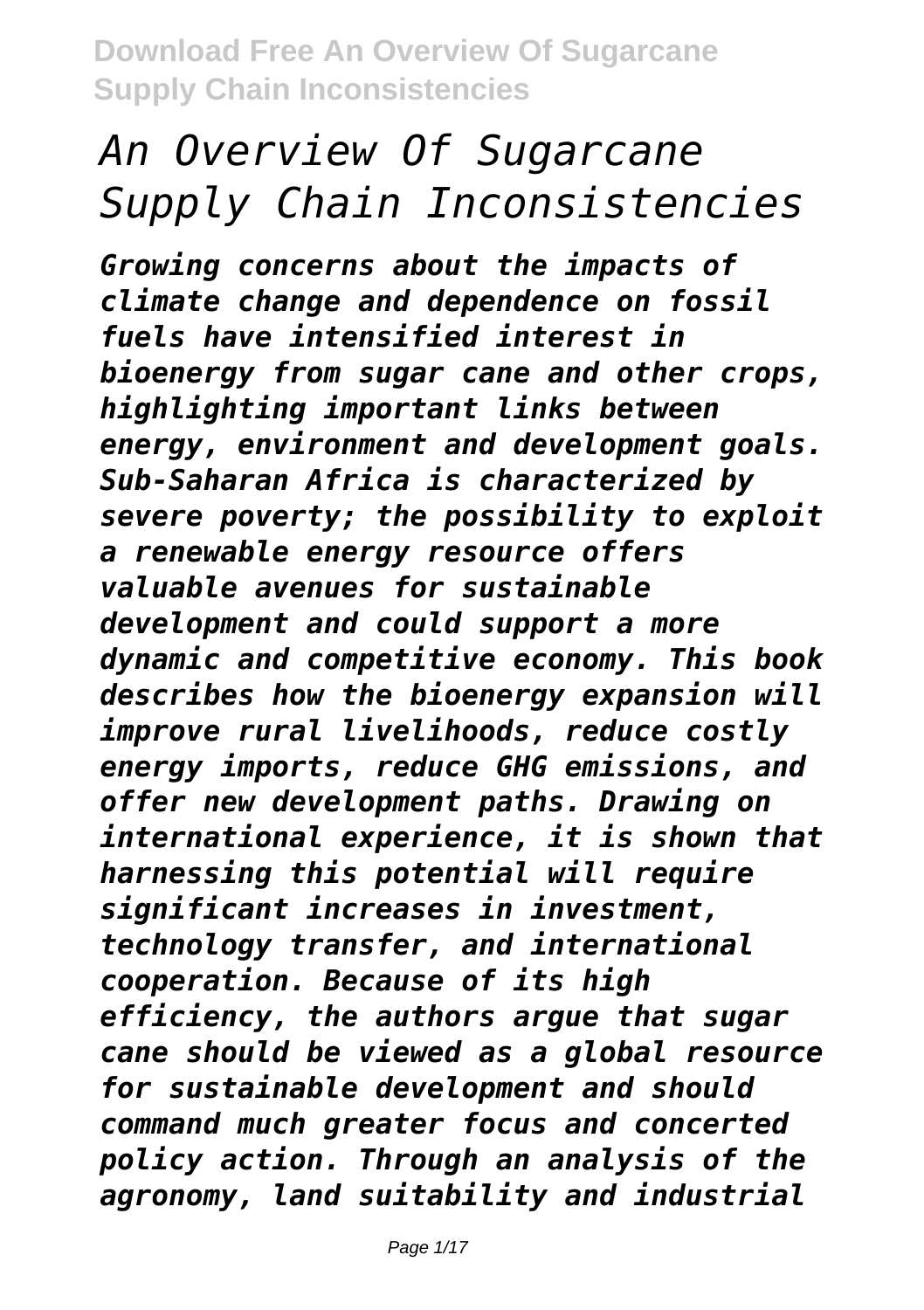*processing of sugar cane and its coproducts, along with an assessment of the energy, economic and environmental implications, this volume demonstrates that sugar cane offers a competitive and environmentally beneficial resource for Africa's economic development and energy security. With forty-four authors representing thirty organisations in sixteen countries, the book offers a truly international and interdisciplinary perspective by combining technical and economic principles with social, political and environmental assessment and policy analysis.*

*In recent years, there has been a rapid expansion of the growing of crops for use in bioenergy production rather than for food. This has been particularly the case for sugarcane in Latin America and Africa. This book examines the further potential in the context of the food versus fuel debate, and as a strategy for sustainable development. Detailed case studies of two countries, Colombia and Mozambique, are presented. These address the key issues such as the balance between food security and energy security, rural and land development policies, and feasibility and production models for expanding bioenergy. The authors then assess these issues in*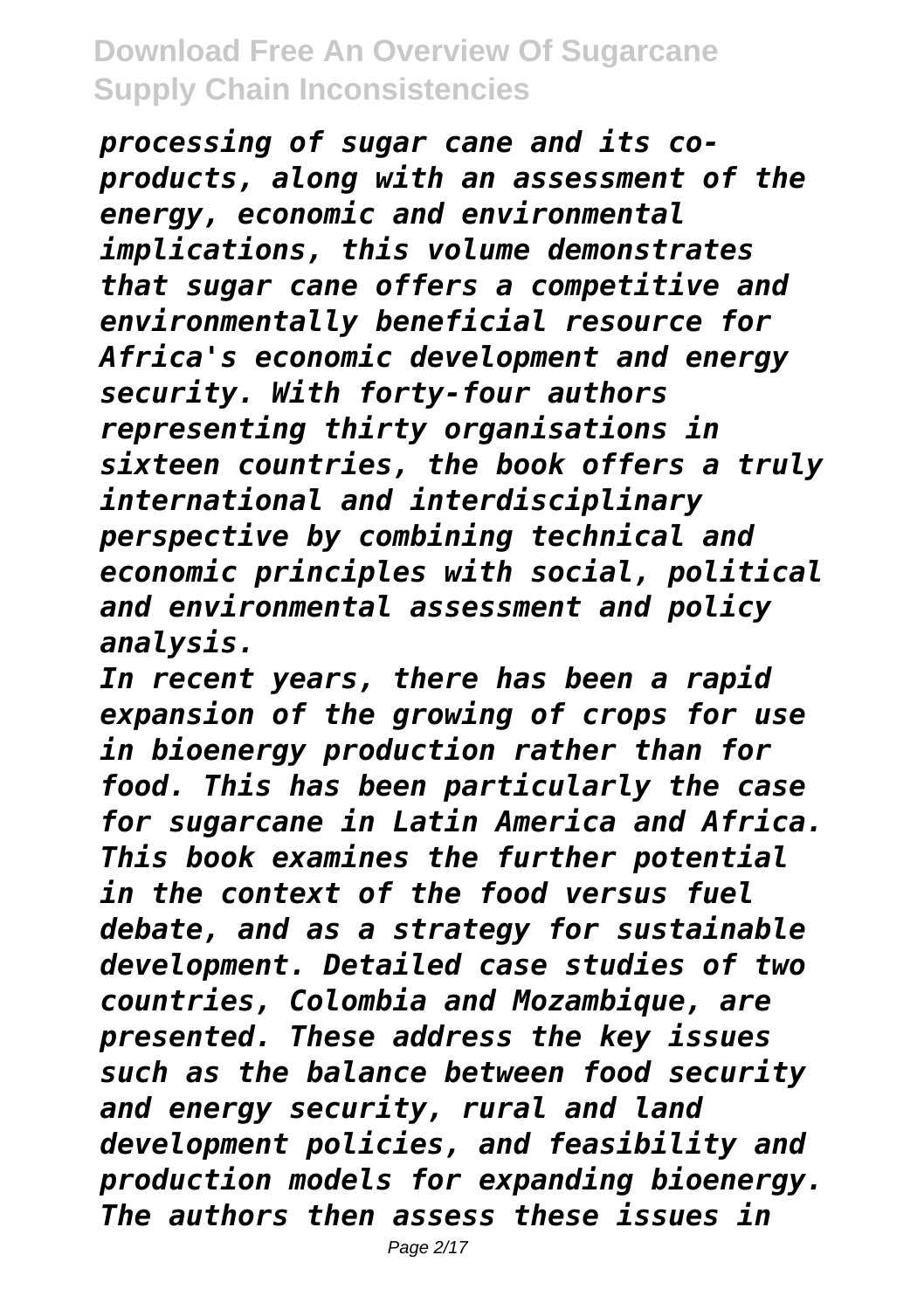*the context of broader sustainable development strategies, including implications for economics, employment generation, and the environment. The book will be of great interest to researchers and professionals in energy and agricultural development.*

*A Sample Survey of Peasant Sugar Cane Farmers with Contracts to Supply Trinidad Sugar Estates Ltd*

*An Historical Geography from Its Origins to 1914*

*Proceedings of the International Society of Sugarcane Technologists*

*Technologies, Commercialization, Policy Issues and Paradigm Shift for Bioethanol and By-Products*

*Sugar Cane Cultivation and Management Progress of the Sugarcane Industry in India During the Years 1916 and 1917 Sugarcane Biorefinery, Technology and Perspectives provides the reader with a current view of the global scenario of sugarcane biorefinery, launching a new expectation on this important crop from a chemical, energy and sustainability point-ofview. The book explores the existing biorefinery platforms that can be used to convert sugarcane to new high value added products. It also addresses one of today's most controversial issues involving energy*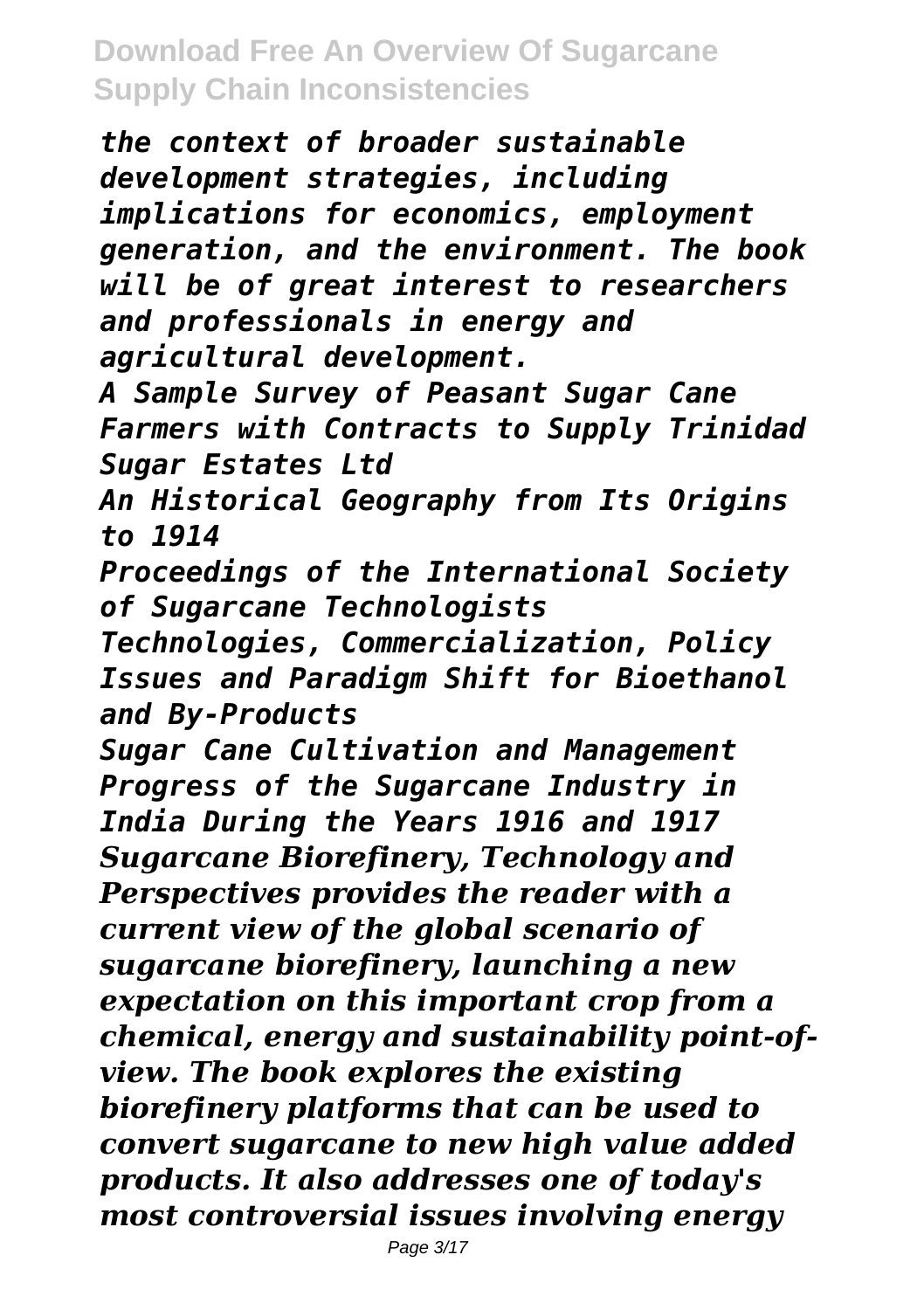*cane, in addition to the dilemma "sugar cane vs. food vs. the environment", adding even more value in a culture that is already a symbol of case study around the world. Focusing on the chemical composition of sugarcane, and the production and processes that optimize it for either agricultural or energy use, the book is designed to provide practical insights for current application and inspire the further exploration of options for balancing food and fuel demands. Presents the productive chain of sugarcane and its implications on food production and the environment Includes discussions on the evolution of the sustainable development of the sugarenergy sector Contextualizes and premises for the technological road mapping of energy-cane Provides information on new technologies in the sugar-energy sector The world of sugar production has undergone massive changes in the last decade which have resulted in the emergence of many technological changes as technologists strive to develop more efficient and cheaper processes. This is the first book to be published for several years which describes the current state of sugar technology. It presents the recent developments in beet and cane sugar manufacturing; describes the chemistry of*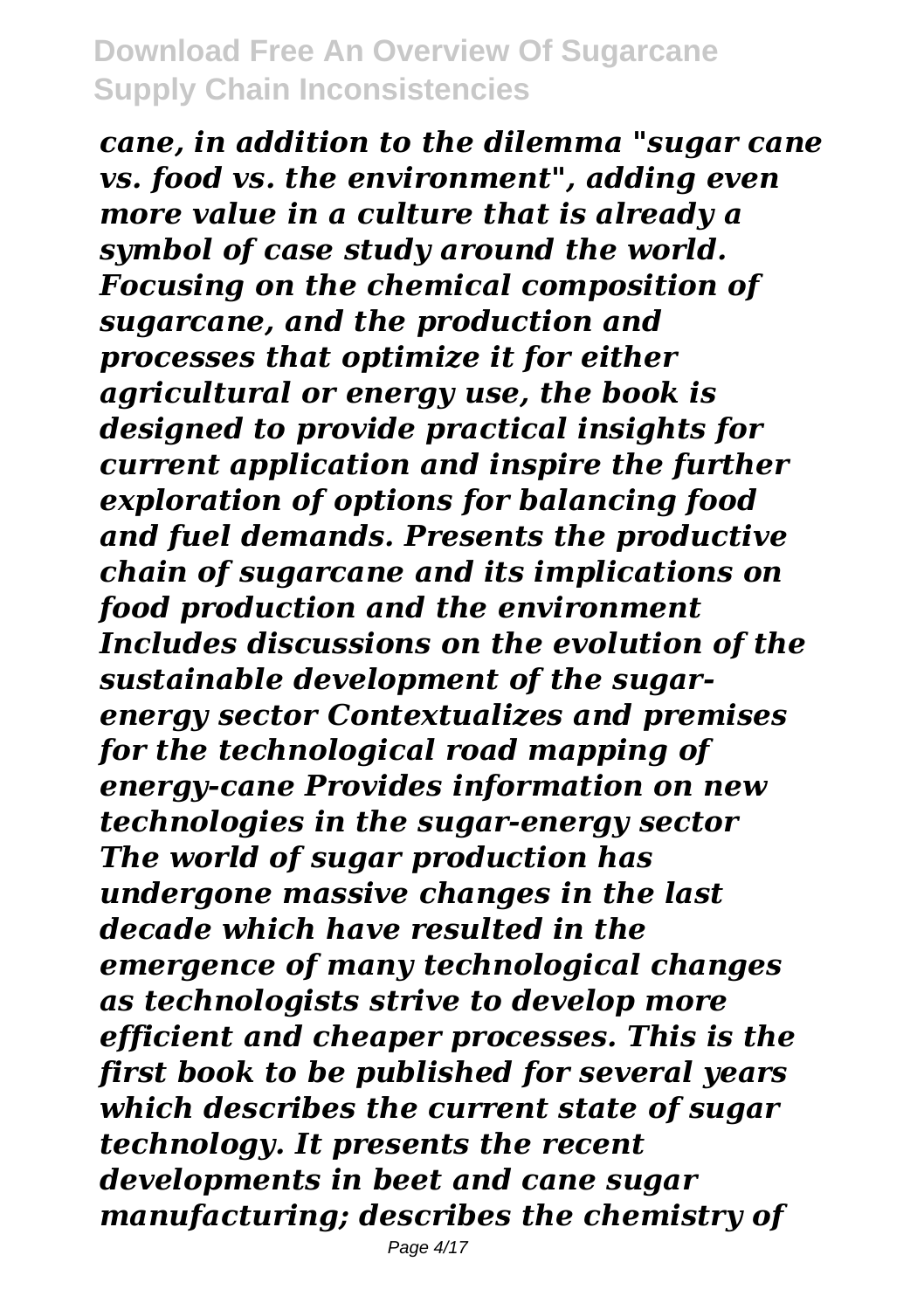*sugar processing and products; and considers trends and future possibilities in sugar production systems and products. The book comprises two sections: beet and cane. The overview of the crop and the production systems that begins each section serves as a framework for the papers that follow. Several papers, i.e. those on sucrose chemistry - are relevant to both sugarcane and sugarbeet. The authors of the papers are all invited speakers well known in their respective fields. The book should be on the shelf of all sugarcane and sugarbeet factories and refiners around the world as well as those companies who are sugar users or who supply goods and services to the sugar industry. It can also be used as a text by universities offering training courses in sugar processing technology. The example of Brazil The Growing of Sugar Cane Bioenergy for Sustainable Development and International Competitiveness Biomass Production and Uses Sugarcane Production and the Sugar Industries in Asia Supply Response of Sugarcane Farmers in Thailand An Attempt Has Been Made In This Book To Analyse And Assess The Policy, Procedure And Operation Of Pricing The Sugarcane In Maharashtra. Sugar And*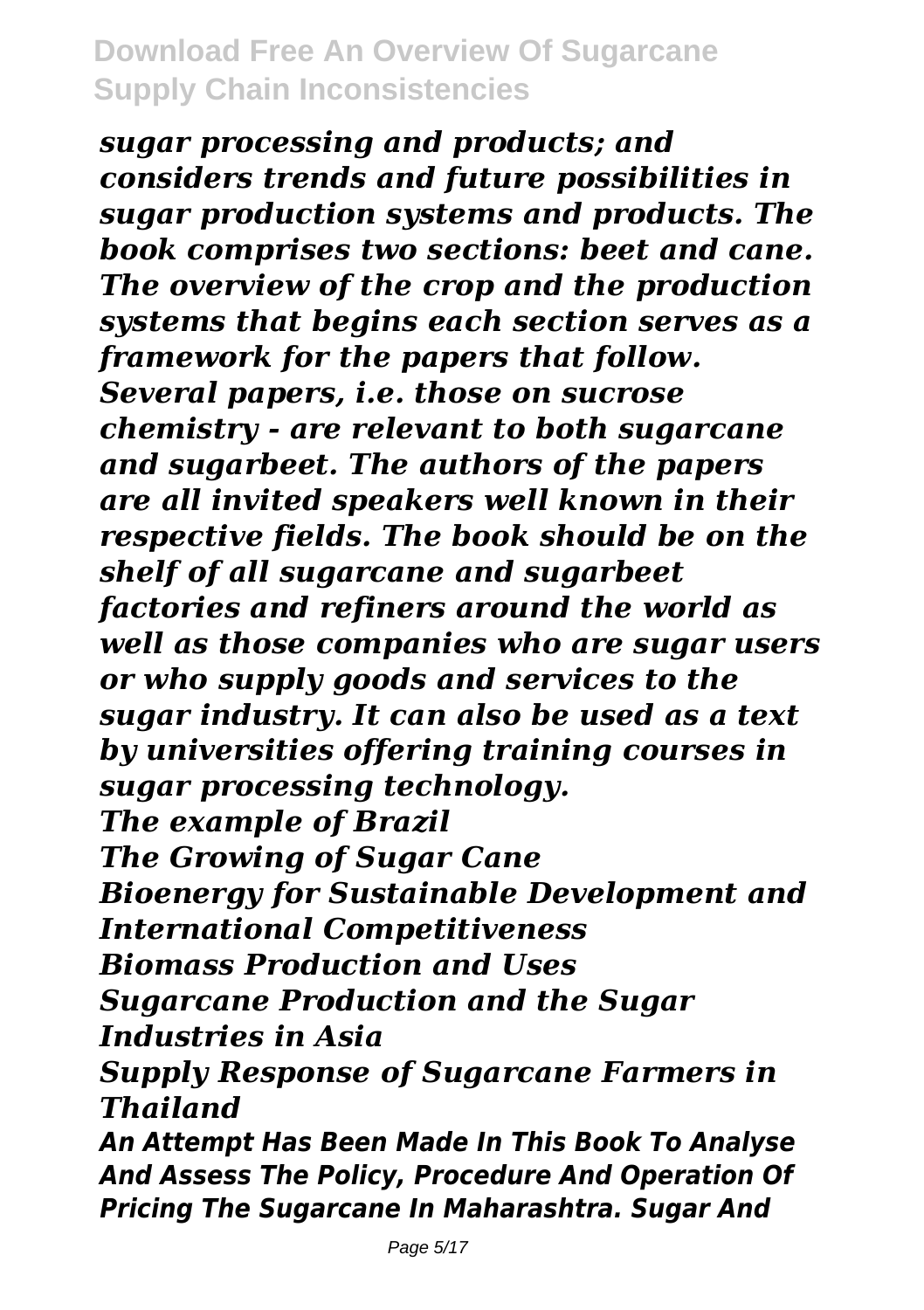*Sugarcane Commodities Are Controlled By The Central Government Policies Which Have Great Impact On The Policies And Procedures Formulated By The State Government In This Regard. The Theoretical Basis And Background Of Fixing The Cane Prices Have Been Studied. Procedures For Pricing Cane In Indian States And Foreign Countries Are Examined With A View To Vouch For The System. Other Related Issues Like Cost Of Cultivation Of Sugarcane, Terms Of Trade, Economics Of Sugar Recovery, Consequences And Implications Of Delicensing And Decontrolling Are Also Examined With A View To Understand The Forward And Backward Linkages Of Sugar Industry. This book is a contribution of the authors to the food - fuel debate.During 2007 and 2008 several factors led to the food inflation problem: growing population, income distribution, urbanization, biofuel, social programs, production scarcity etc.. Biofuel got most of the blame for food inflation but its responsibility was only limited.There are several possibilities of solving the food inflation problem that are discussed this book. It explores the example of Brazil's agricultural sector, where a quiet revolution occurred in the last 15 years. This development is leading to Brazil becoming one of the largest food exporters globally. This position will strengthen as an additional 100 million hectares becomes available for crop development.The second part of the book explores the basics of the sugar cane chain. Sugar cane occupies less than 2% of Brazilian arable land and supplies 50% of Brazilian car fuel. In 2010 Brazil produced 53% of the world's sugar. Sugar cane produces sugar, ethanol (used as* Page 6/17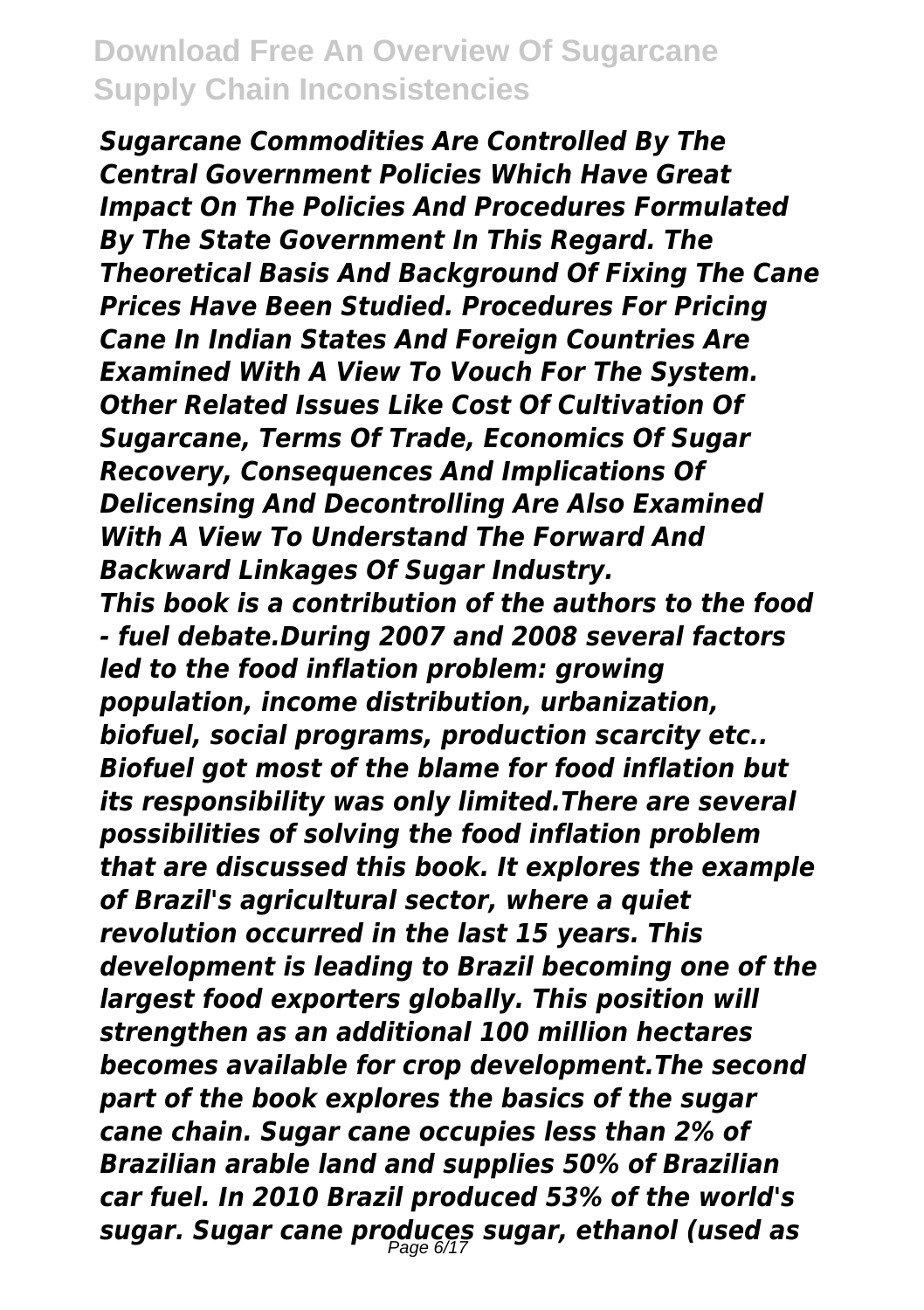*car fuel), biogases that are used to co-generate electricity and other by-products. Biofuel is a booming industry. New technologies allow production of diesel and other fuels from cane. Sugar cane ethanol is the only renewable fuel that can currently compete with gasoline. Coca Cola just launched the plastic bottle with sugar cane plastic. This book helps us to understand Brazilian agribusiness and sugar cane economics from various perspectives e.g. international investments, sustainability, future trends and the strategic plan for the Brazilian industry. Supply Response of Sugarcane and Its Products in U.P. (with Special Reference to Muzaffarnagar District) Sugarcane ethanol Technology and Research Sugarcane Production in Asia A Normative Sugarcane Supply Function and Optimum Land Rental Plan for a Proposed Expansion of the Sragi Sugar Factory in Central Java, Indonesia A Normative Sugarcane Supply Function and Optimum Land Rental Plan for a Proposed Expansion of the Sugar Factory in Central Jaya, Indonesia* Climate change is a challenge facing human life. It will change mobility and asks for new energy solutions. Bioenergy has gained increased attention as an alternative to fossil fuels. Energy based on renewable sources may offer part of the solution. Bio ethanol based on sugar cane offers advantages to people, the environment and the economy. Not surprisingly, governments currently enact powerful incentives for the development Page 7/17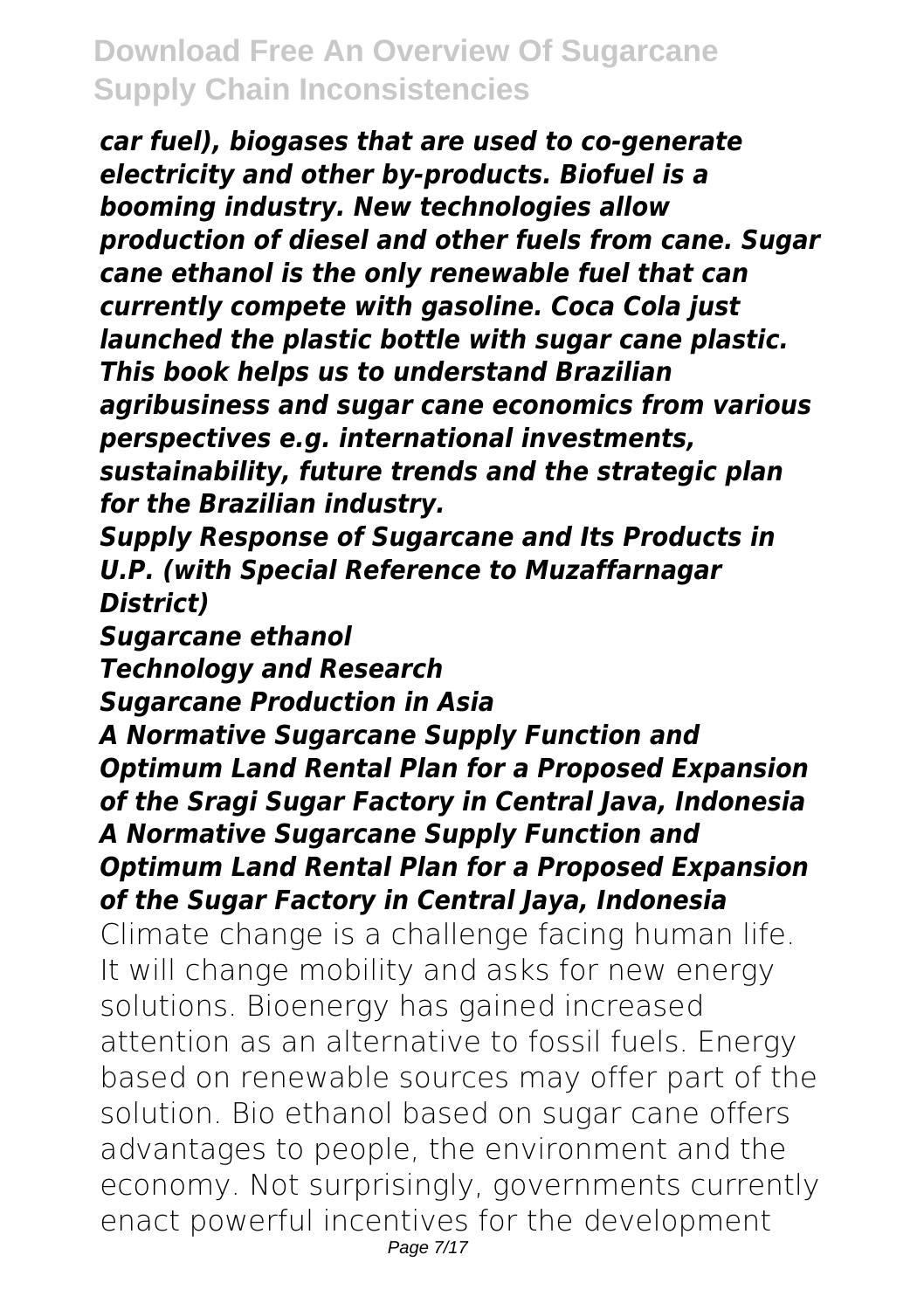and exploitation of bio ethanol.However, every inch we come closer to this achievement, evokes more scepticism. Many questions are raised relating to whether sugar cane is really a sustainable solution. Still much is unknown about the net release of carbon dioxide and what the impacts of sugar cane expansion are on green house gas emissions.This book looks at the scientific base of the debate on sugar cane bio ethanol. Authors from Europe, Brazil and the USA capture many aspects of what is known and address assumptions while not denying that still much is unknown. It covers impacts on climate change, land use, sustainability and market demands. This publication discusses public policy impacts, technology developments, the fuel-food dilemma and the millennium development goals. This makes this publication unique and extremely relevant for policymakers, scientists and the private energy sector worldwide.

SugarcaneTechnology and ResearchBoD – Books on Demand

Cane sugar supply response in the United States Sugarcane Acreage Response and Variations in Cane Supply to Sugar Factories in Western Uttar Pradesh:An Empirical Investigation

Sugarcane Bioenergy for Sustainable Development

An Econometric Analysis of the Sugarcane Acreage in the Punjab

Expanding Production in Latin America and Africa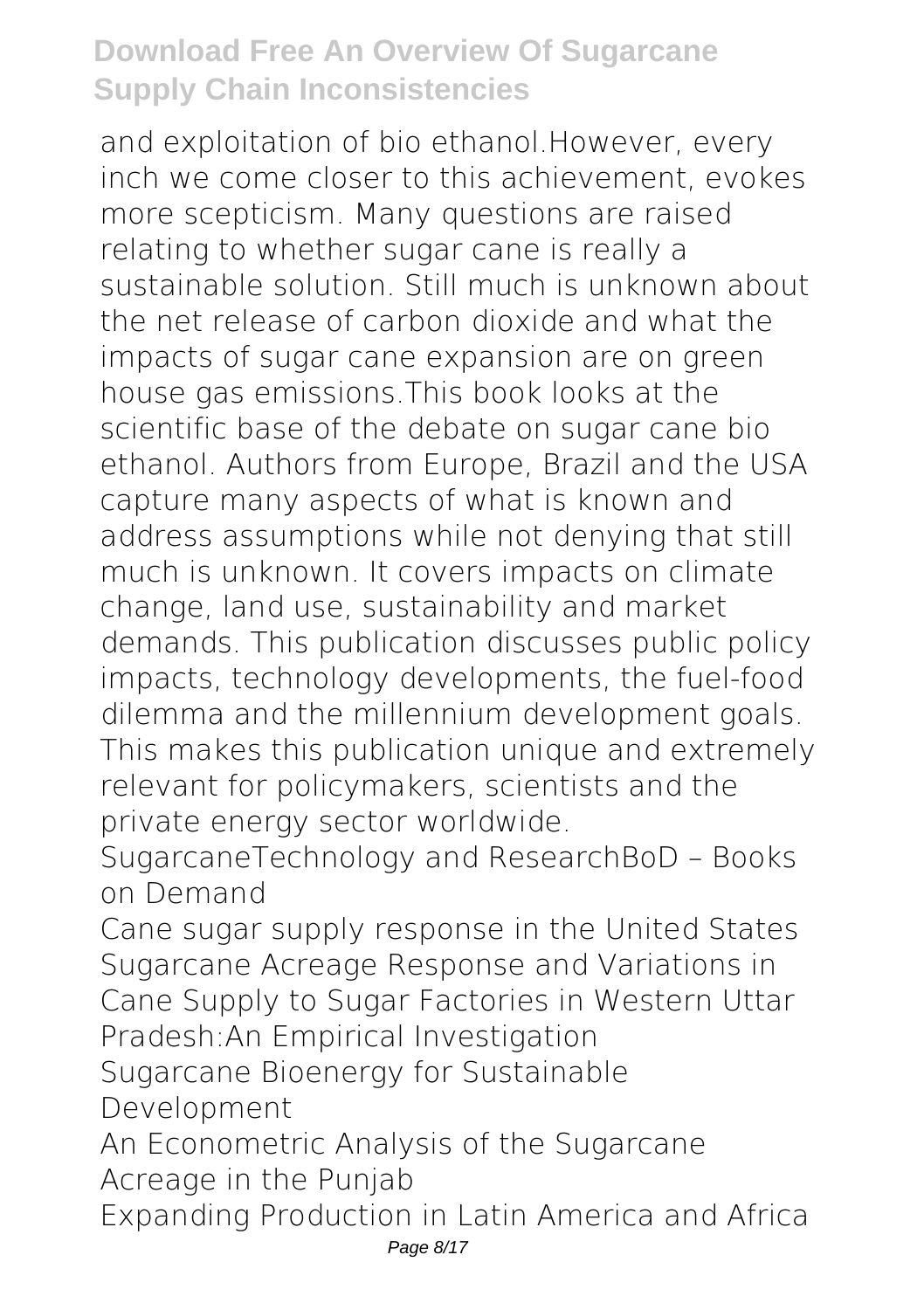#### Sugar Cane

The Growing of Sugar Cane develops the fundamental principles of the growing of cane in the hope that cane culture throughout the world will benefit by it. The tremendous strides made in recent years in the knowledge of how to improve the growing of sugar cane, form the subject of this treatise. Cane growing is not a science. As the results of research replace tradition and guesswork, yields are expected to continue to rise. The book opens with a chapter on the factors that affect sugar cane growth. This is followed by separate chapters on seedbed preparation, sugar cane planting, the nutrition and irrigation of sugar cane, drainage, weed control, flowering control, ripening and maturity, harvesting and transportation, and pest and disease control. Organic farming aims to produce a number of crops, without the use of synthetic chemicals (pesticides) or fertilizers, while enhancing soil composition and promoting biodiversity. This is a traditional, more permanent type of farming that relies on Page 9/17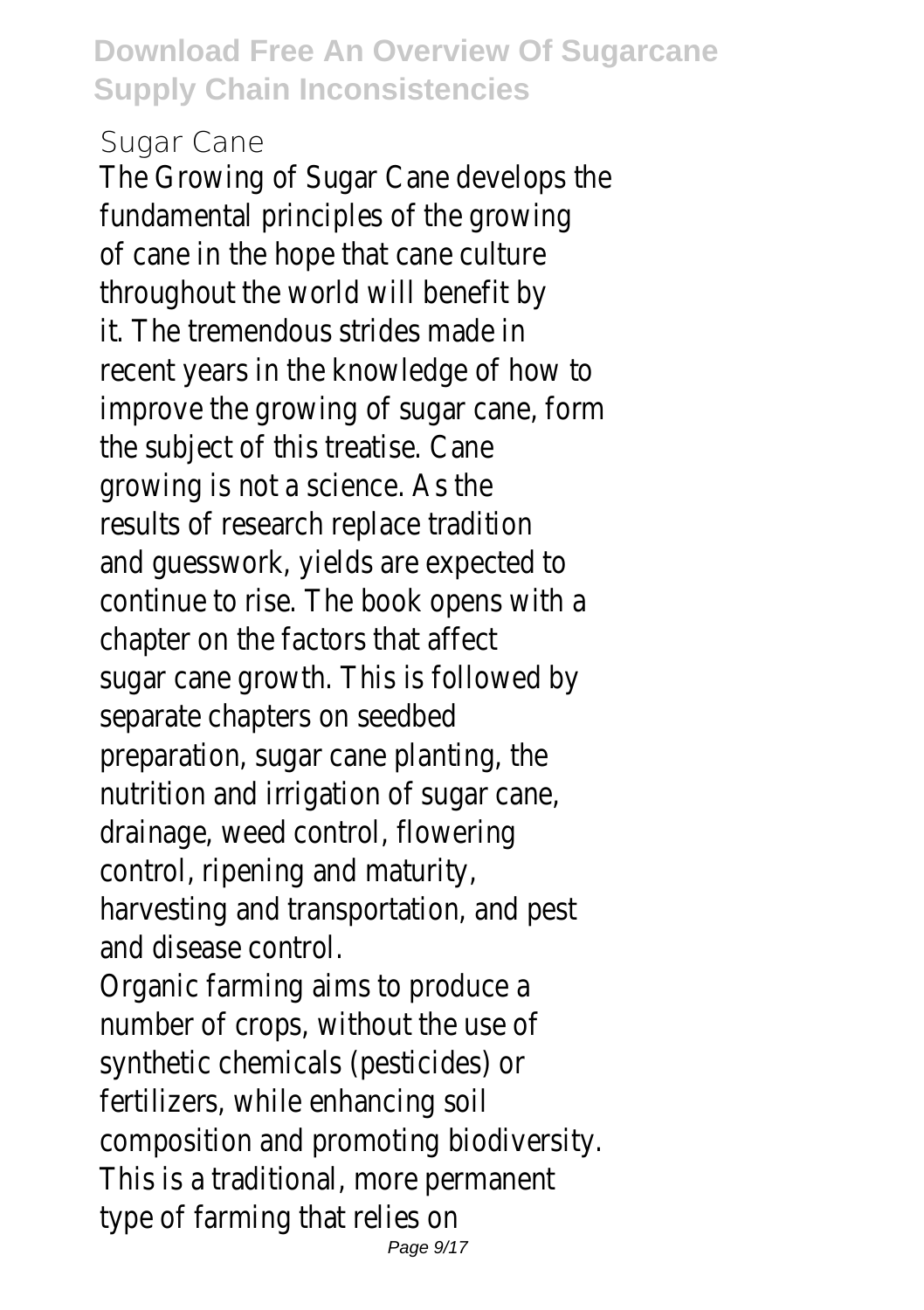ecosystem services to maintain the integrity of the landscape while still producing sufficient yields. In addition, conventional farming uses pesticides and fertilizers to maximize the yield of a particular crop or set of crops, which are typically genetically modified. This book covers several issues related to the multifunctionality and impacts of organic and conventional farming systems. Chapters cover topics related to organic farming and the economy, farm management, and innovative methods and approaches. Seminar "Grow More Sugarcane", 1980, Rawalpindi Sugarcane Pricing From State Intervention to a Free Market Being Notes Submitted to the Meeting of the Board of Agriculture in India, Poona, 1917 An Analysis of Questionnaire Results from Nine APO Member Countries and Case Studies of the Republic of China,

India, Indonesia, The Philippines and Thailand

A Case Study from Pakistan

Page 10/17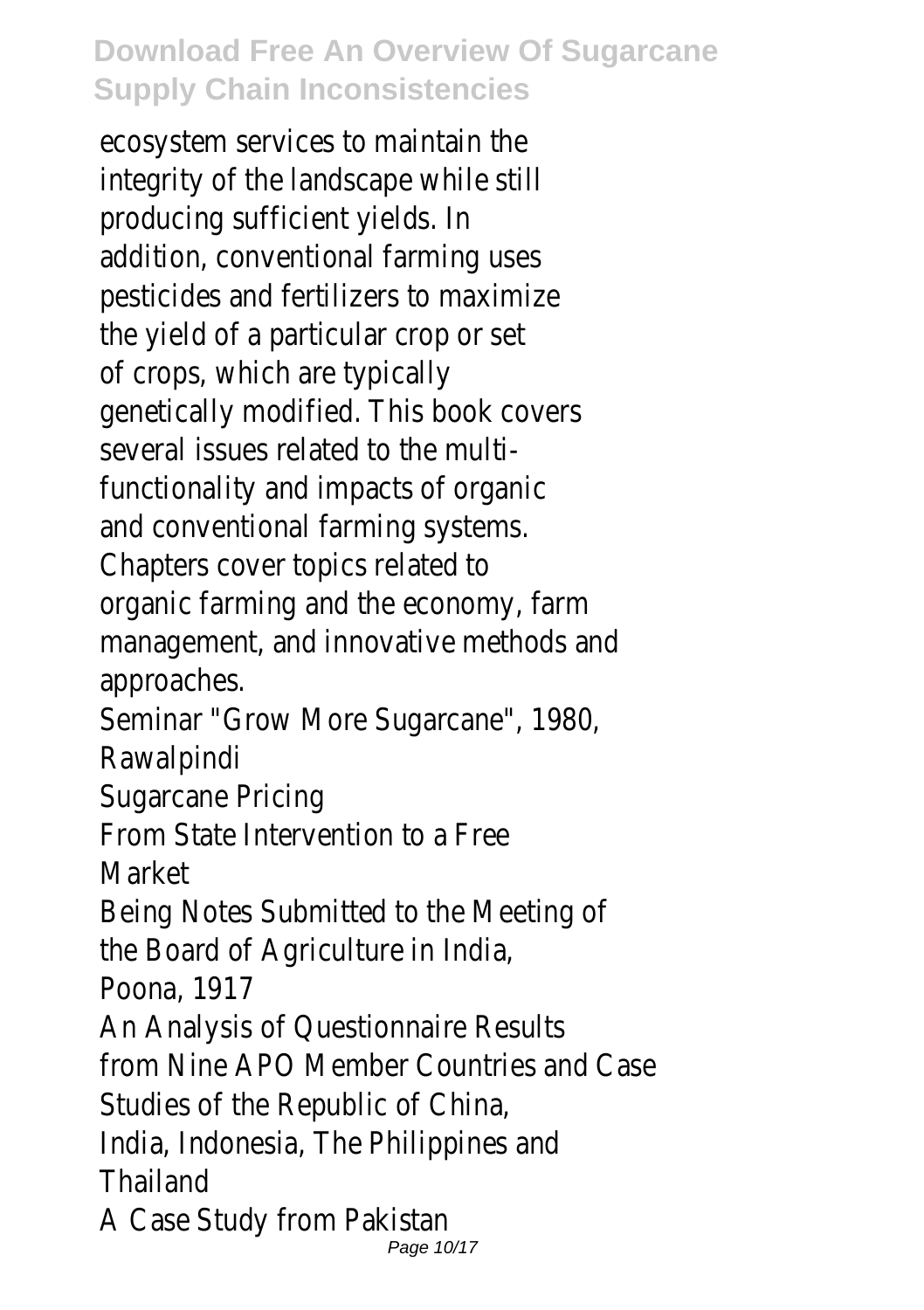Advances in Sugarcane Biorefinery: Technologies, Commercialization, Policy Issues and Paradigm Shift for Bioethanol and By-Products, by Chandel and Tomé, compiles the basic and applied information covering cane and biomass processing for sugar and ethanol production, as well as by-products utilization for improving the economy of sugarcane biorefineries. In this unique collection of 14 chapters, specialists in their field provide critical insights into several topics, review the current research, and discuss future progress in this research area. The book presents the most current advances in sugarcane biorefinery, including sugarcane crop cultivation, new sugarcane varieties, soil health, mechanization of crop, technical aspects of first and second generation ethanol production, economic analysis, life cycle assessment, biomass logistics and storage, co-generation of heat and electricity, process intensification and alternative by-products utilization. The book also explores the business ecosystem of sugarcane biorefineries, marketing analysis of ethanol demand and price dwindling patterns, aiming for a futuristic scenario. This book will be especially useful for scientists, researchers and technicians who are working in the area of biomass based biorefineries, as well as professionals in the sugar and alcohol industry. It also brings relevant content for policy makers, market analysts, agriculture scientists and managers. Presents technological updates on biomass processing, system biology, microbial fermentation, catalysis, regeneration and monitoring of renewable energy and recovery processes Includes topics on techno-economic analysis, life cycle assessment, sustainability, markets and policy Explores the future potential of biorefineries with zero or near zero waste, and the potential of valorization of all by-products, including alternatives to current applications and the management of a large amount of residues This volume is intended for reference by the commercial sugar cane grower. Disciplines are covered for the successful production of a sugar cane crop. A number of good books exist on field practices related to the growing of sugar cane. Two examples are R.P.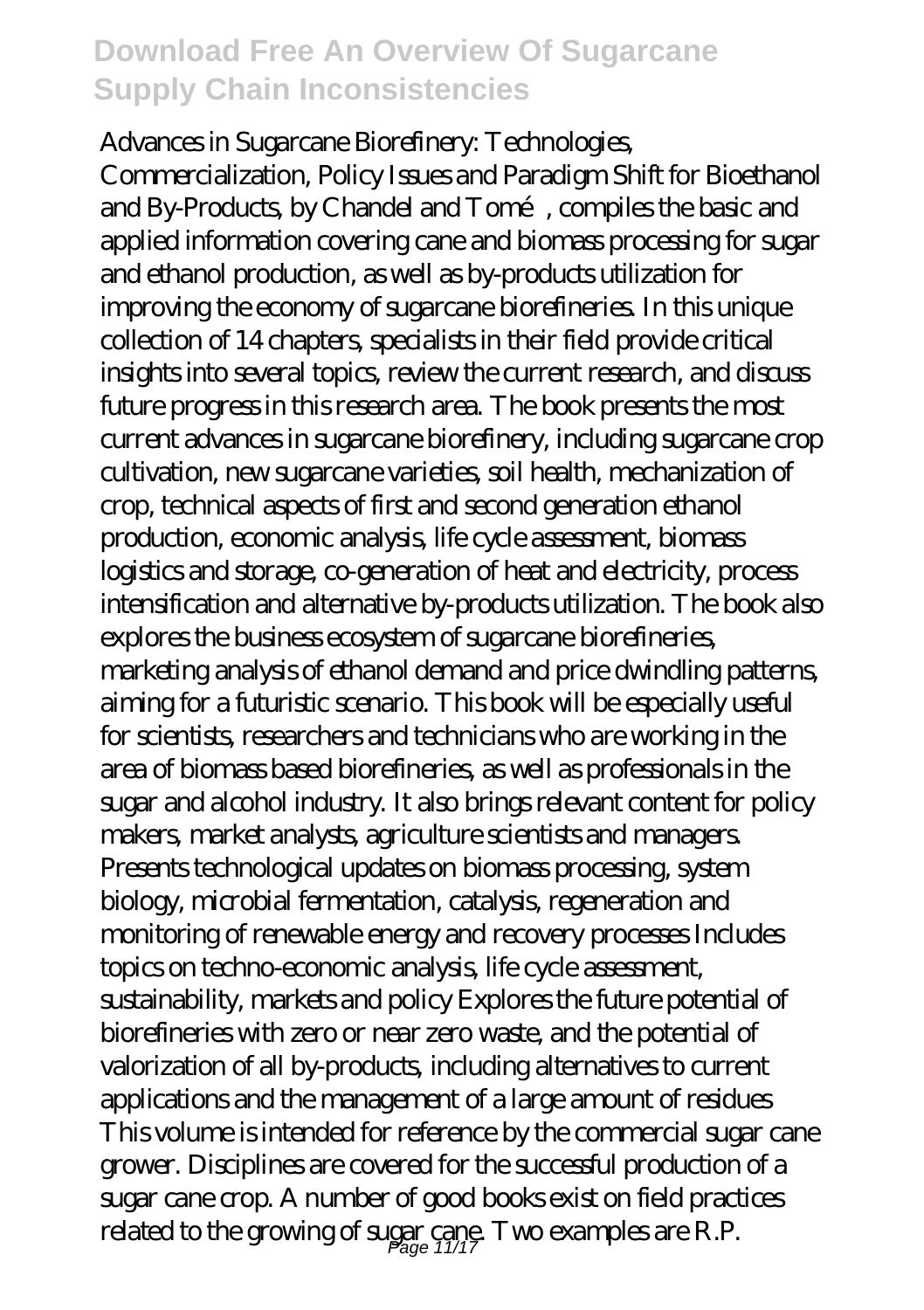Humbert's The Growing of Sugar Cane and Alex G. Alexander's Sugarcane Physiology. Volumes of technical papers, produced regularly by the International Society of Sugar Cane Technologists, are also a source of reference. Perhaps foremost, local associations, such as the South African Sugar Technologists' Association, do excellent work in this regard. In my forty-five years of experience with the day-to-day problems of producing a satisfactory crop of sugar cane, deciding what should be done to produce such a crop was not straightforward. Although the literature dealing with specific subjects is extensive, I tried to consolidate some of the material to provide the man in the field with information, or an overview of the subject matter.

Technologies to produce liquid biofuels for transportation: An  $\alpha$ *erview* 

Policy, Procedure, and Operations

Contributions to climate change mitigation and the environment Multifunctionality and Impacts of Organic and Conventional **Agriculture** 

The Supply of Sugarcane and the Estimation of Its Shadow Price A Computer Simulation Model of a Sugar Cane Supply System in Jamaica

*Biomass presents an authoritative and comprehensive overview of the possibilities for production and use of biomasses of agricultural and industrial importance. Issues related to environment, food, chemicals and energy present serious challenges to the success and stability of nations. The challenge to provide commodities to a rapidly increasing global population has made it imperative to find new technological routes to increase production of consumables while also considering the biospheres ability to regenerate resources. Plant and microbial biomasses are bioresources that may provide solutions to these critical challenges. Divided into five discreet parts, the book* Page 12/17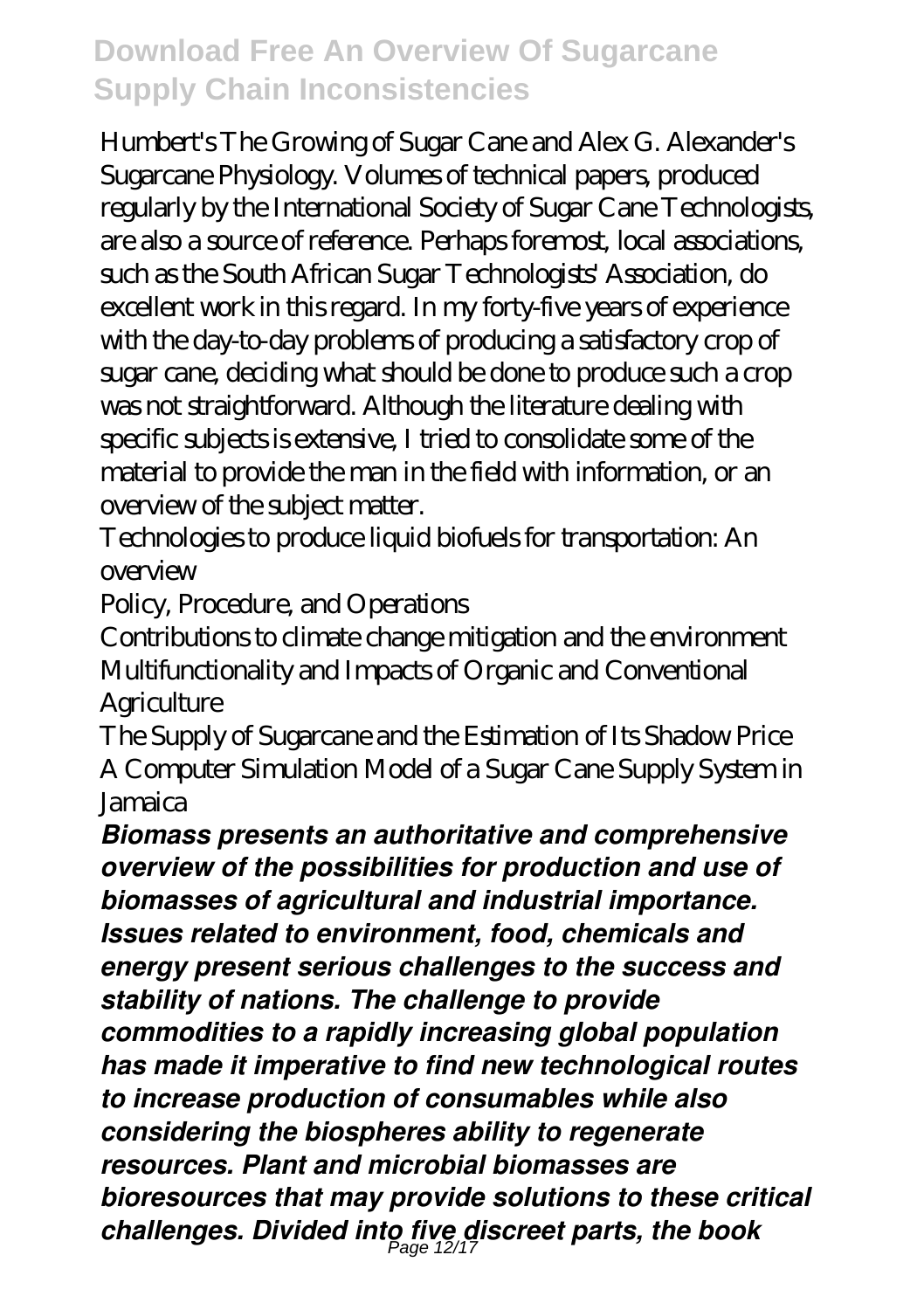*covers topics on production of unconventional biomasses and improving of conventional cultures, summarizing a range of useful products derived by biomass. This book provides an insight into future developments in each field and extensive bibliography. It will be an essential resource for researchers and academic and industry professionals in the life sciences. This series represents a compilation of the biosafety consensus documents developed by the OECD Working Group on Harmonisation of Regulatory Oversight in Biotechnology over the periods 2011-12 (Volume 5) and 2013-15 (Volume 6).*

*A Comprehensive Qualitative and Quantitative Assessment of Harvesting and Other Sugarcane Supply Chain Disruptions Within the Eston Mill Supply Area Sugar Cane's Energy*

*The Sugar Cane Industry*

*Harmonisation of Regulatory Oversight in Biotechnology Safety Assessment of Transgenic Organisms in the Environment, Volume 6 OECD Consensus Documents*

*Production of Ethanol from Sugarcane in Brazil* **Sugarcane (Saccharum officinarum L.) is considered one of the major bioenergy crops grown globally. Thus, sugarcane research to improve sustainable production worldwide is a vital task of the scientific community, to address the increasing demands and needs for their products, especially biofuels. In this context, this book covers the most recent research areas related to sugarcane production and its applications. It is composed of 14 chapters, divided into 5 sections that highlight fundamental insights into the current research and technology on this crop. Sugarcane: Technology and** Page 13/17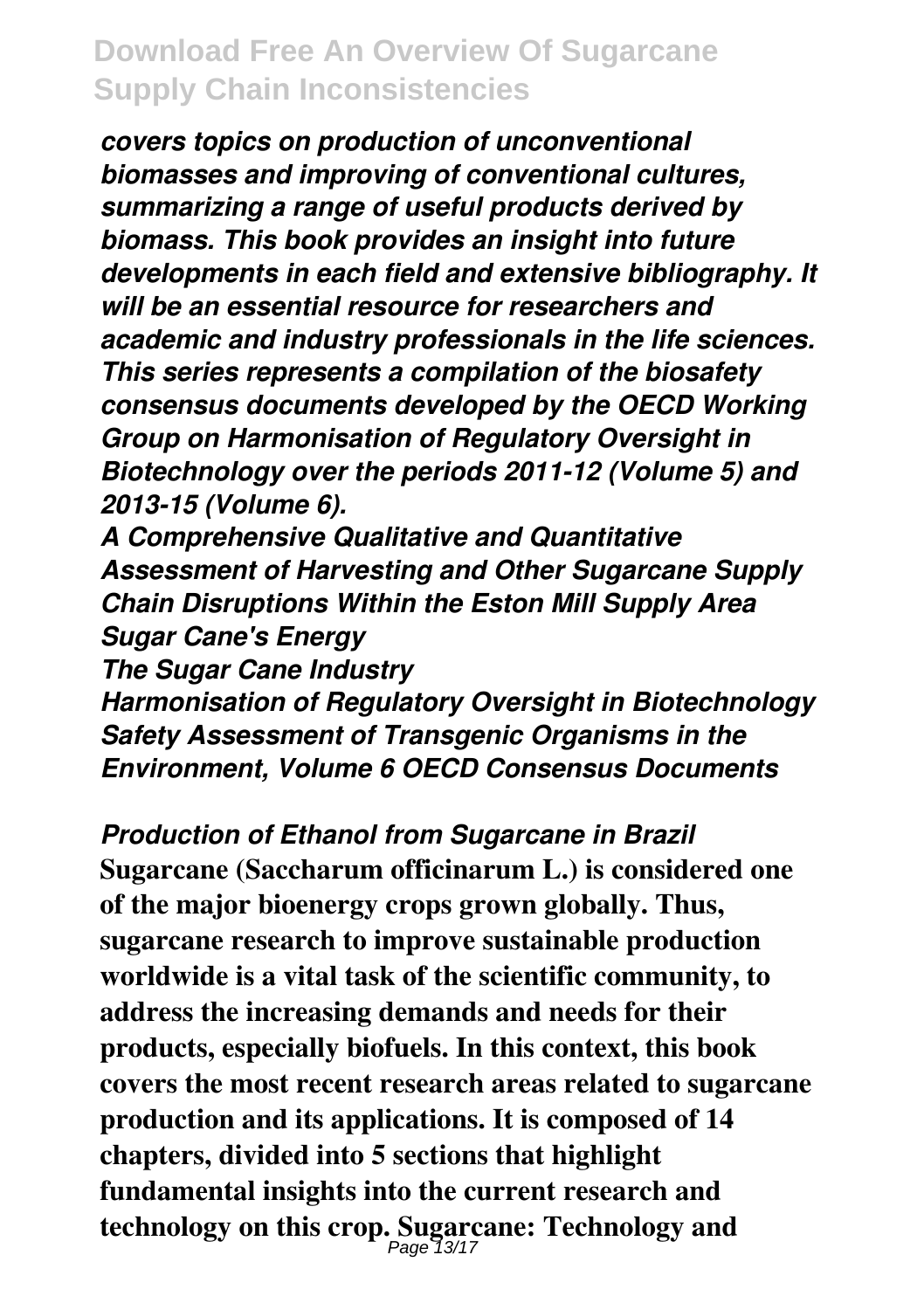**Research intends to provide the reader with a comprehensive overview in technology, production, and applied and basic research of this bioenergy species, approaching the latest developments on varied topics related to this crop.**

**The success of Brazil in the large-scale production and use of fuel ethanol has been widely discussed and analyzed by other countries interested in adopting policies designed to encourage the use of biofuels. Within this context, certain questions arise: Could the Brazilian experience be replicated in other countries? What were the conditions that enabled the creation of the Brazilian Proálcool (National Ethanol Program and what lessons can be learned? To examine these issues, it is important to understand the functioning of the key, interconnected markets (those for sugarcane, sugar and ethanol), which, from their inception, were the objects of extensive government intervention until 1999. Two main conditions enabled the creation of Proálcool: robust production of sugarcane and sugar (tightly regulated by the government, which applied the numerous regulations then in place); and the military regime that was in place at the time, whose decision-making and enforcement powers were quite broad, facilitating the carrying out of the necessary actions, as well as making it easier to coordinate the activities of the various stakeholders and sectors involved. This book increases understanding of the functioning of the sugarcane supply chain in Brazil, not only during the phase of government intervention but also in recent years (in the free-market environment). The lessons, positive and negative, gleaned from the Brazilian experience can**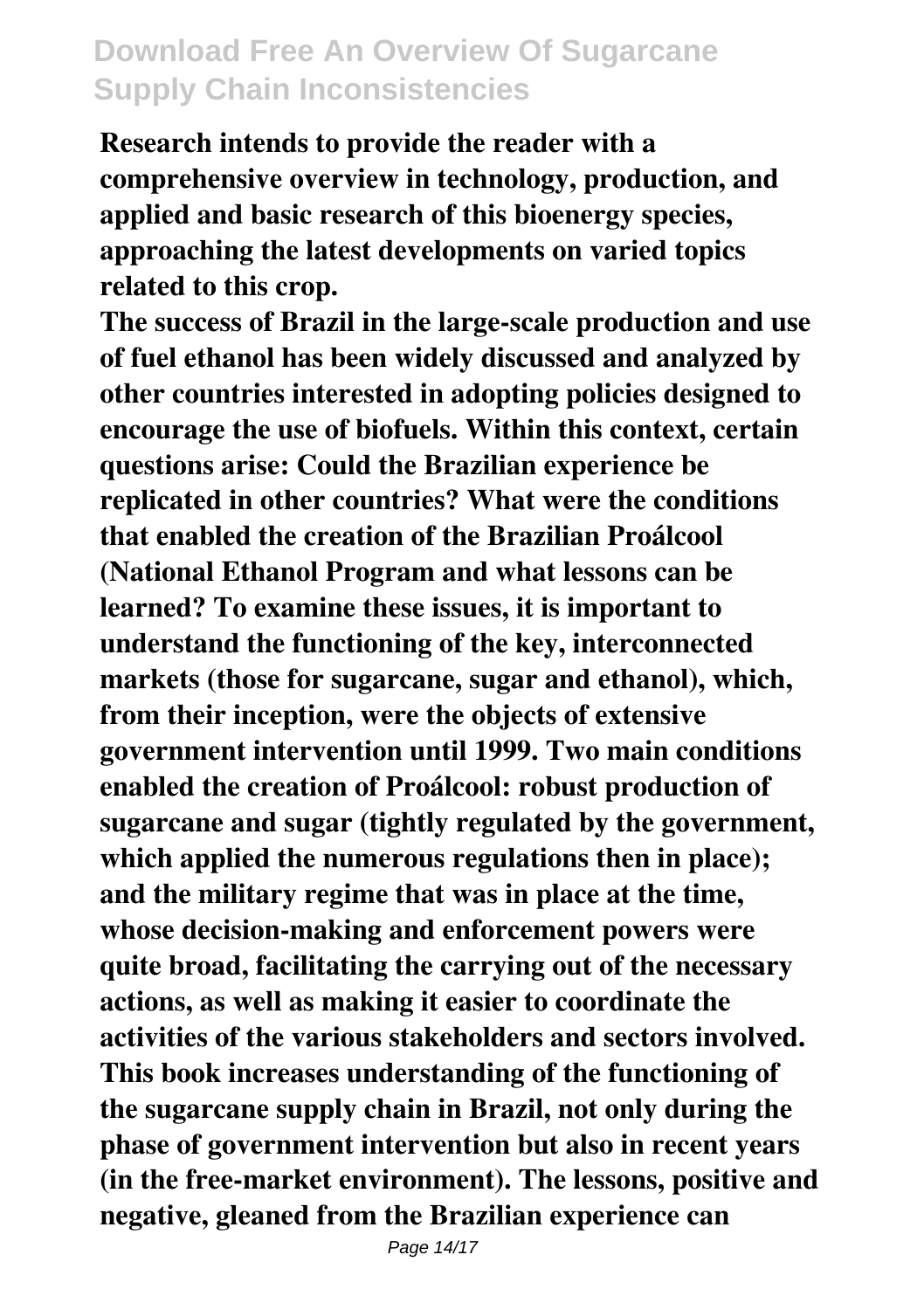**contribute to reflection on and the development of alternative modalities of biofuel production in other countries, making the book of interest to scholars and policy-makers concerned with biofuel and renewable resources as well as economic development.**

**OECD-FAO Agricultural Outlook 2020-2029 Food and fuel**

**Chemistry and Processing of Sugarbeet and Sugarcane Proceedings of the Symposium on the Chemistry and Processing of Sugarbeet, Denver, Colorado, April 6, 1987 and the Symposium on the Chemistry and Processing of Sugarcane, New Orleans, Louisiana, September 3-4, 1987 Advances in Sugarcane Biorefinery**

**Twelve Studies on Brazilian Sugar Cane Agribusiness and Its Sustainability**

**History and development as a world crop. Botany of the sugar cane. Sugar cane breeding. Sugar cane growing countries. Sugar cane soils. Drainage and irrigation. Fertilizers and soil amendments. Plantation and field planning. Propagation of the cane. Planting and culture of the cane. Weeds and their control. Diseases and pests and sugar cane. Cane fires and their control. Harvesting the cane. Farm and field records. Composition of the cane. Sugar cane as an industrial raw material. Process by products. Organization and control the cane-sugar**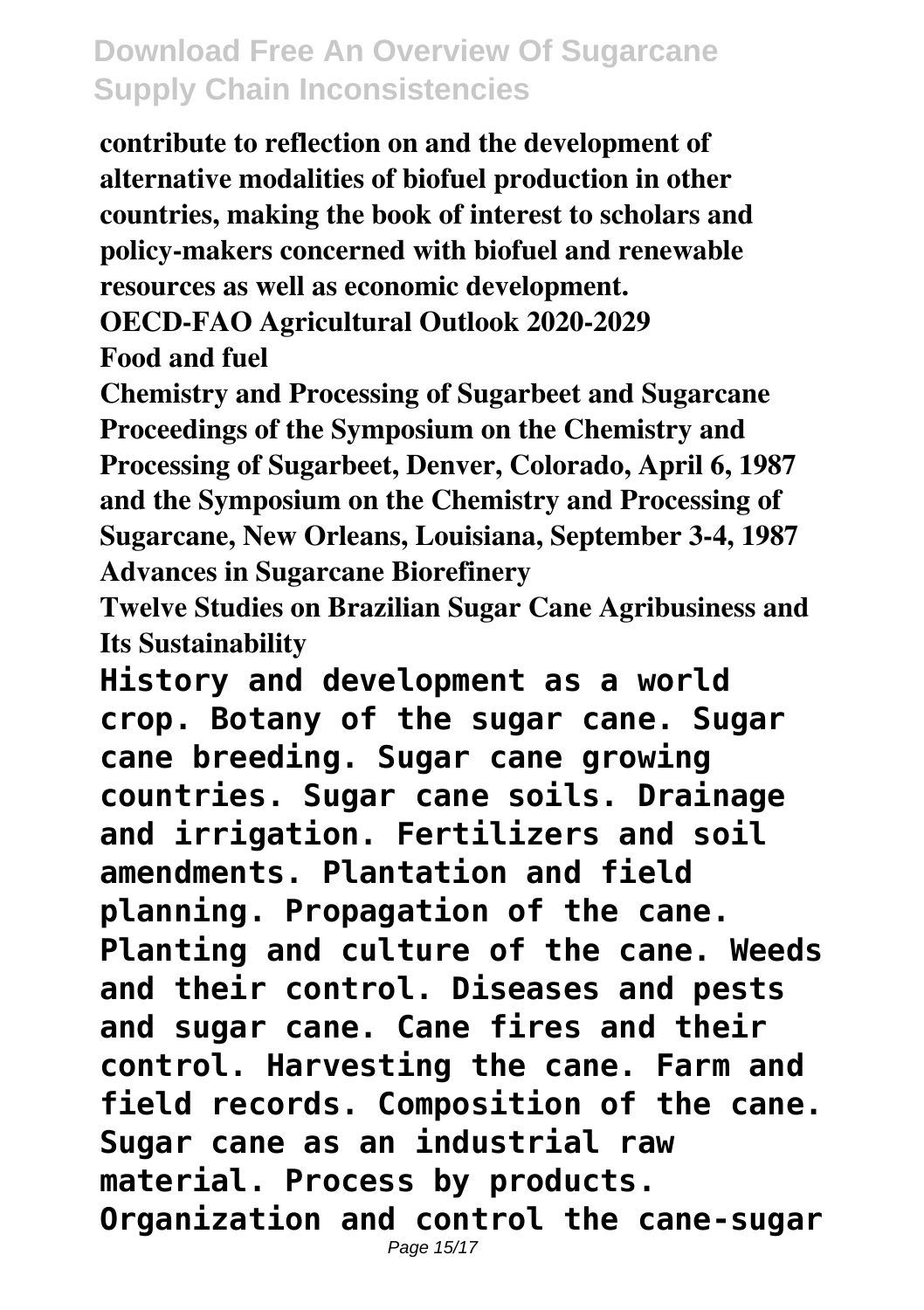**industry. Evaluation of the cane. Research.**

**The OECD-FAO Agricultural Outlook 2020-2029 is a collaborative effort of the Organisation for Economic Cooperation Development (OECD) and the Food and Agriculture Organization (FAO) of the United Nations, incorporating expertise from collaborating member countries and international commodity organisations. It provides market projections for national, regional and global supply and demand of major agricultural commodities, biofuel and fish.**

**OECD Consensus Documents**

**The Role of Sugar Cane in Africa Relative Economics of Sugar Beet Viz-aviz [sic] Sugar Cane for Use as Raw Materials in Sugar Production**

**AGRO Raw Material Resources of Nigeria Sugarcane**

**Proceedings of the ... Conference of the Australian Society of Sugar Cane Technologists**

This book is a geography of the sugar cane industry from its origins to 1914. It describes its spread from India into the Mediterranean during medieval times, to the Americas and its subsequent diffusion to most parts of the tropics. It examines